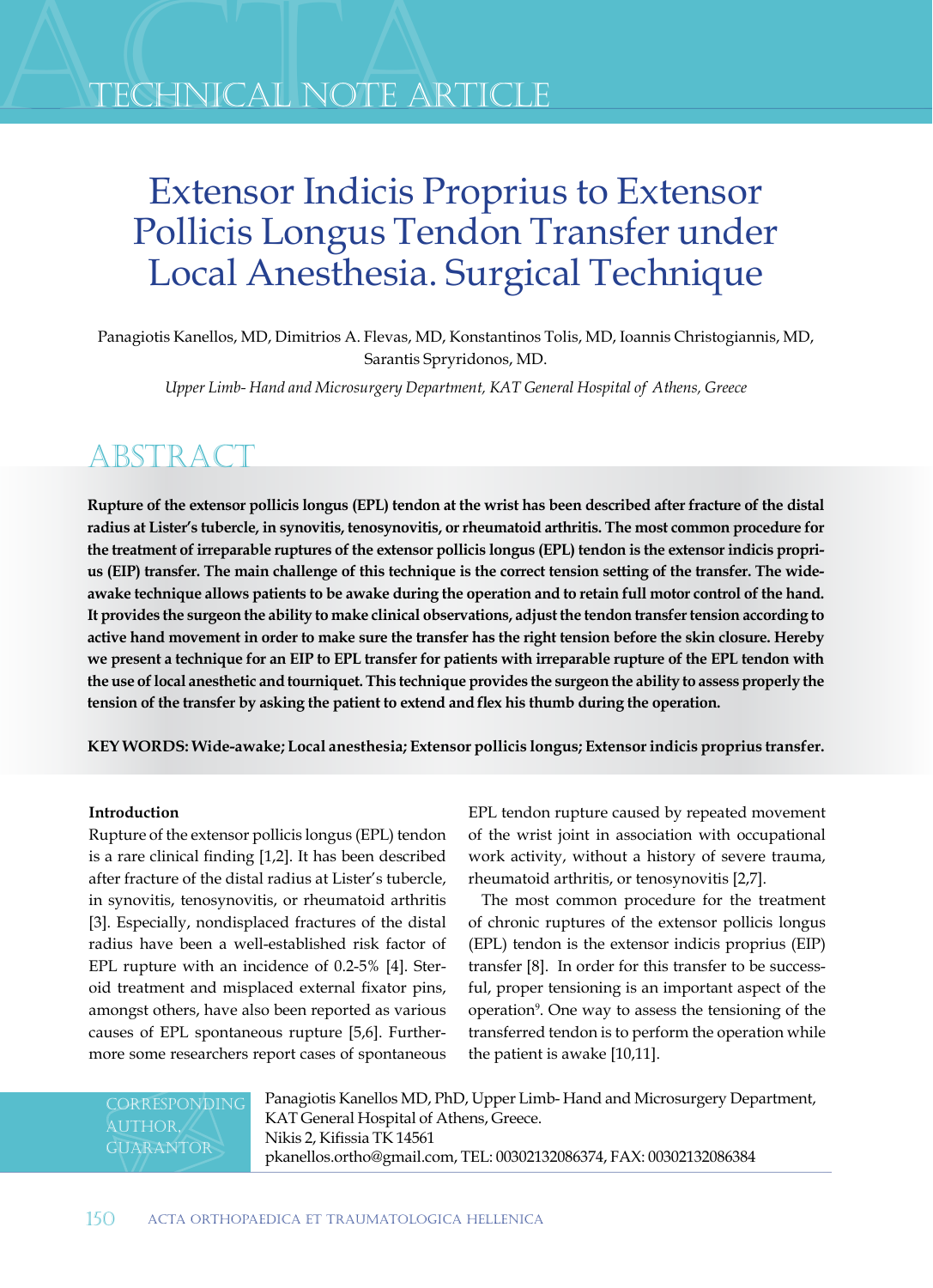**VOLUME 71 | ISSUE 3 | JULY - SEPTEMBER 2020**

The wide-awake technique allows patients to be awake during the operation and to retain full motor control of the hand. It also provides the surgeon the ability to adjust the tendon transfer tension and check the integrity of the suture weave with active movement before the skin closure [10]. Hereby we present an alternation of the wide awake technique described by Bezuhly M et al. and Lalonde DH in which we use local anesthesia for pain free operation and tourniquet for haemostasis.

#### **Surgical Technique**

Operation takes place under sterile environment in an operating room dedicated to minimal invasions. The patient lies supine on the operating table and a tourniquet is applied above elbow. The local anesthetic consists of a blend of 18 mL of 1% lidocaine and 2 mL of 8.4% bicarbonate in order to bring the pH up from 4.7 to 7.4 [12]. Also in order to reduce the injection pain, a 27-gauge needle is used and the anesthetic mixture is divided in two 10ml syringes. Local anesthetic is slowly injected below the dermis, with the needle oriented  $90^{\circ}$  to the skin. An area of, at least, 2cm beyond the three incision sites must be injected [13]. Then a 220 mmHg pressure is applied to the tourniquet after the limb has been exsanguinated with a sterile bandage.

First, a longitudinal incision is made over the dorsal side of the first metacarpal, approximately 2 cm proximal of the metacarpophalangeal joint, in line with the anatomical course of EPL. The distal part of the EPL is identified and the tendon is marked with a needle (**Fig.1a)**. Then a second 1.5-cm-long transverse incision is made over the dorsal side of the metacarpophalangeal joint of the index finger in order to expose the EIP, which is located on the ulnar side of the extensor digitorum (**Fig.1b)** Finally, a 1.5-cm-long longitudinal incision is made ulnar to Lister's tubercle. After dissecting the soft tissue, the EIP is recognized into the  $4<sup>th</sup>$  extensor compartment and marked with a vessel loop. Usually, it is the only tendon with muscle belly at this zone. (**Fig.1c)**. The EIP tendon is transected just proximal to the sagittal band of the extensor hood and retrieved at the level of the the wrist joint through the proximal incision. Afterwards, EIP tendon is transferred, sub-



*Fig1. a. Longitudinal incision at the ulnar border of first metacarpal, proximal to MCP joint b. Transverse incision over the second metacarpal head c. Longitudinal incision ulnar to Liester's tubercle, prox-*

*imal to extensor retinaculum.*

*The local anesthetic is injected only around the area of the three skin incisions. After the transfer of EIP in the EPL stump, tourniquet is released*

cutaneously, to the level of the first incision in order to follow the EPL path. The EIP is then weaved end to side to distal stump of EPL with wrist fully flexed. The two tendon ends are pulled by 2 different mosquito clamps to maintain the thumb in full passive extension, as in the regional anesthesia technique. Two temporary 3.0 nylon sutures are placed between the tendons and the tourniquet is released. The mean time of tourniquet application is 20-25 min. The patient is asked to actively extend his or her thumb and actively flex it till it reaches the fifth finger in order to test the tension of the transfer. If the tension is correct, a standard Pulvertaft weave technique with 3 passes is used to complete the EIP to EPL transfer. The same action is once more asked to be performed after finishing the weave and before closing the skin. The patient is able to fully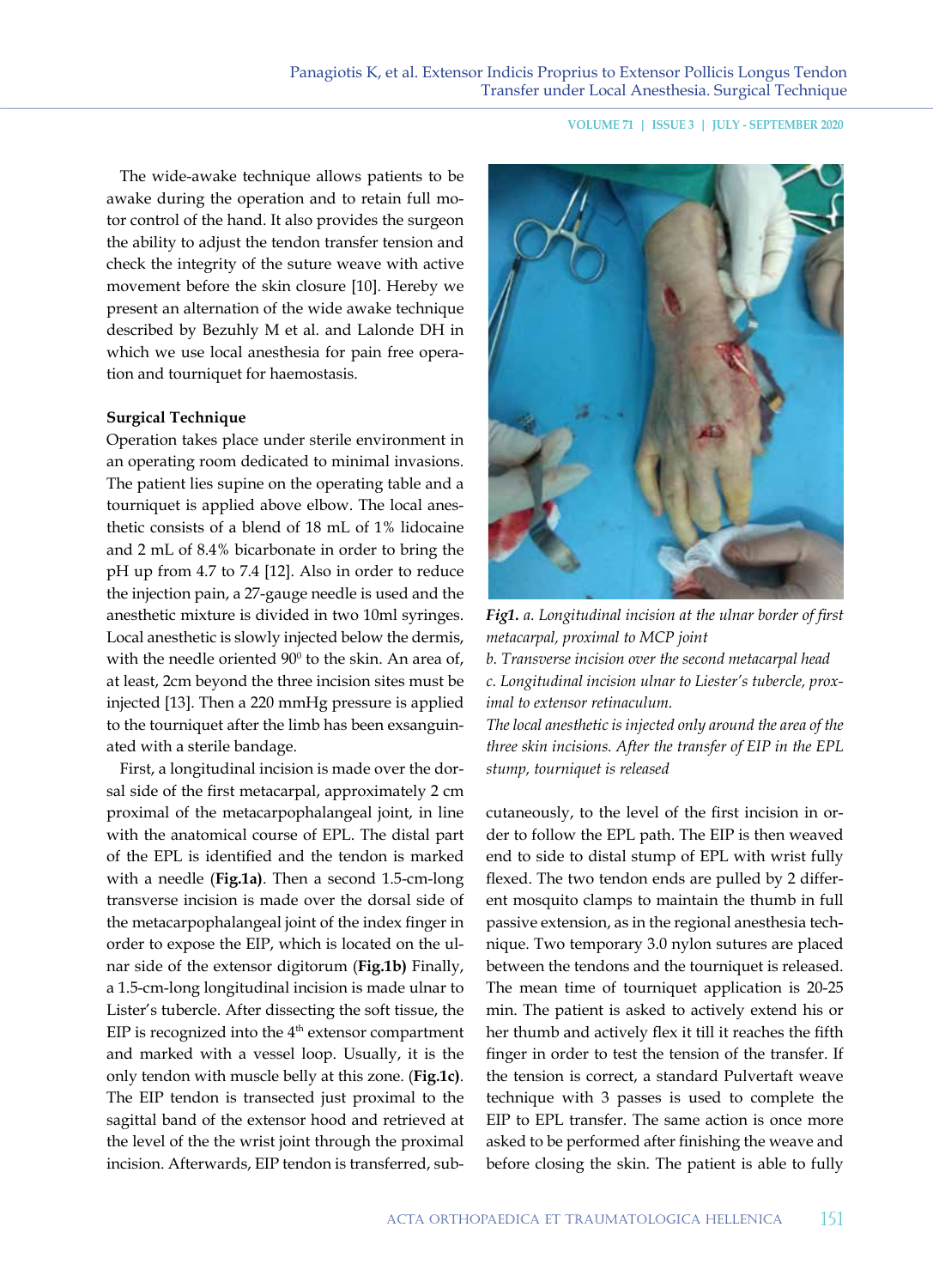#### **VOLUME 71 | ISSUE 3 | JULY - SEPTEMBER 2020**



*Fig 2. A 64 yrs old male suffered EPL rupture after distal radial fracture. Two weeks post operatively patient is able to keep his thumb in extended position* 

recognize the newly acquired movement of his/her thumb.

After thorough hemostasis and cleaning, skin is closed with 4.0 nylon sutures. The hand is immobilized in a thumb spica plaster splint, with wrist extended to 30 $^{\rm o}$  and thumb in  $10^{\rm o}$  of extension.

Patient is discharged from hospital the same day, immediately after completion of the operation. Removal of the stiches takes place 12-14 days after the operation and the splint is preserved for 5 weeks. After cast removal, gradual movement in combination with sessions of physiotherapy commences, usually for 30 days.

#### **Discussion**

Tendon transfer consists a well-established treatment for chronic ruptures of the EPL as it provides satisfactory outcomes while it is a relatively simple technique [9]. The tendon that is preferred for this transfer is the EIP as it has an appropriate direction and excursion compared with the EPL while the tendon transfers using the EIP have demonstrated excellent outcomes in the past [10,14-16].

This procedure has historically been performed with good results using general and regional anesthesia. However, wide awake local anesthesia no tourniquet (WALANT) technique described by Lalonde DH [10,11] avoids the risks to the patient associated with these methods of anesthesia, is more time efficient and shows significantly better results, especially in the early stages [17]. Nevertheless, there is a rather serious complication of the use of epinephrine for hemostasis and that is the white



*Fig 3. 48 yrs old man with EPL rupture during manual work. 14 months post operatively extending his thumb. The course of EIP tendon under the skin can be visualized.*

thumb, which is associated with significant risk of vascular compromise of the digit. This situation can be treated with injection of 1 mg of phentolamine in 5 to 10 mL of saline wherever epinephrine has been injected, to reverse vasoconstriction, usually within 1 hour [11,18]. However, in Greece, phentolamine it is not available for use and thus the use of epinephrine for hemostasis could become dangerous since there is no antidote available in case of a white thumb complication occurrence.

The technique described above is an alteration and it differs at the method of hemostasis by using tourniquet instead of epinephrine. By lifting tourniquet pressure before completing the tendon weave patients' discomfort is minimized. The main advantage is the ability of the surgeon to assess properly the tension of the transfer by asking the patient to extend and flex his thumb during the operation In both of these techniques the surgeon is able to assess the range of motion of the affected thumb by asking the patient to extend it after placing a temporary positioning suture to the transferred tendon. That way he can observe its motion and even compare it to the contralateral thumb. All these can be done before the skin is closed and the surgeon can be even more certain about the transferred tendon and its tension. Second, the patients learn immediately how to use their thumb which results in faster re-learning after the cast removal.

#### **Conclusion**

The wide awake local anesthesia no tourniquet (WALANT) approach in treatment of irreparable